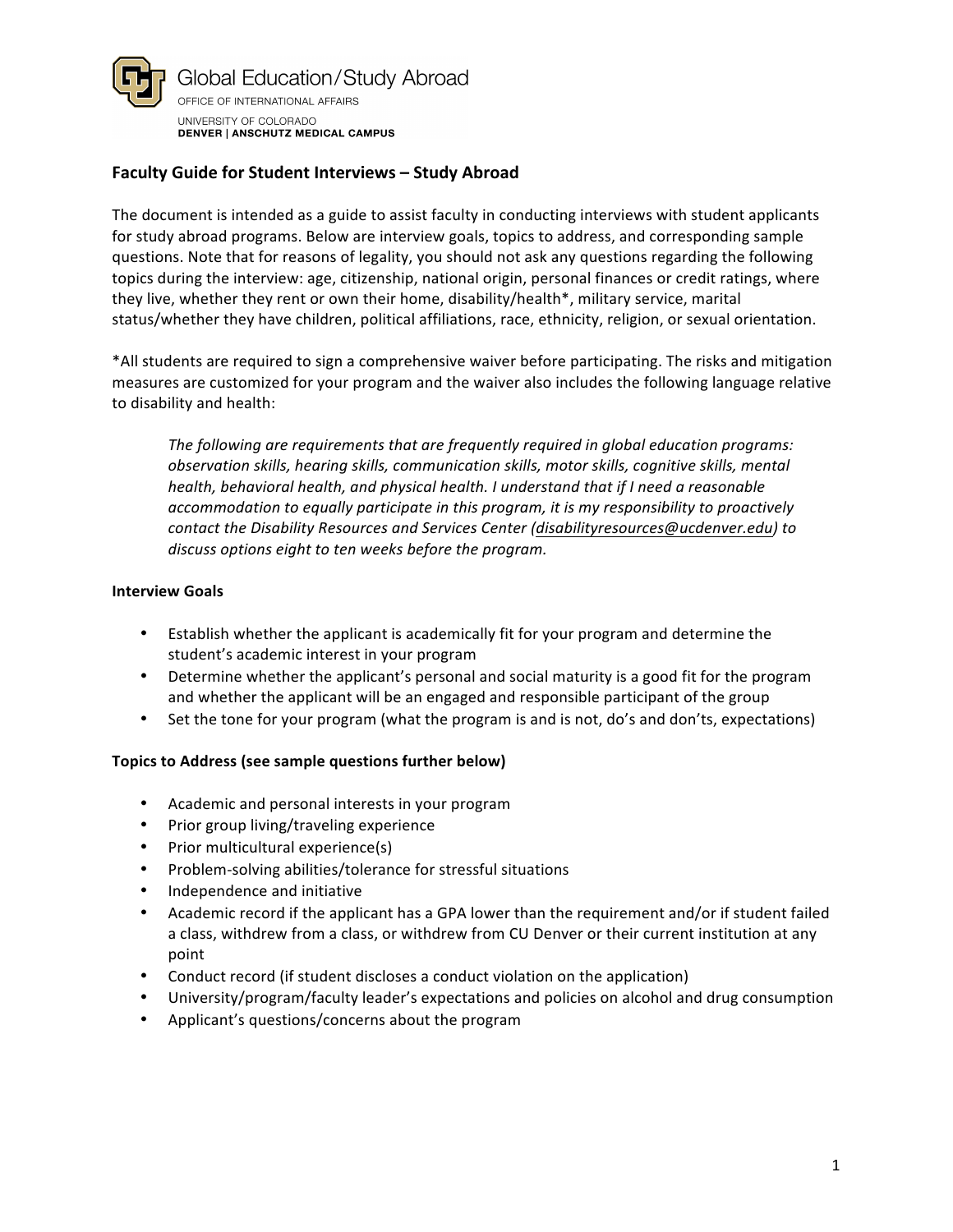

### **Sample Interview Questions**

General "getting to know you" inquiry:

Begin by telling us a little about you and what interests you in this course?

### Academic and personal interests in your program:

- In what aspects of [country] are you most interested (art, culture, history, scenery)? Why?
- What are your main objectives for studying abroad in [country]?
- How does this program fit into your academic goals?
- I did not see any [program focus] related courses on your transcript. Have you ever taken a [program focus] course? How did you become interested in [program focus]?
- Do you speak [language of program country]?
- Tell us about the most interesting topic that you have researched for a paper during your coursework at CU Denver and why it interested you. Do you have any ideas about what subject you would choose for your paper for the program?

# *Group living/travel experience*

- Do you have any group travel experience? Summer camps? International or domestic travel away from home?
- Did you live on campus your freshman year? Did you get along well with your freshman roommate and do you get along well with your roommates now, if you have any? How have you handled conflict with your roommate/s?
- Describe the role you typically play on a team or in a group.
- In what way(s) would you have a positive influence on your group?
- What do you perceive your responsibilities to be as a member of your study abroad group?

### *Prior multicultural experience*

• Tell us about a time that you have been in an unfamiliar culture and how you have responded to it.

### *Problem-solving abilities/tolerance for stressful situations or ambiguity*

- If you were to lose your luggage on the way to [country], what would be the three things that you would be most unhappy to lose? What would you do about it?
- Tell me about a time when you stepped out of your comfort zone to take on a task. What was the situation? Why did you take on that task? How did that situation turn out?
- We all experience stress or feeling overwhelmed from time to time. If you were feeling stressed or overwhelmed while on this program, how would we know this and what do you do to manage your stress?